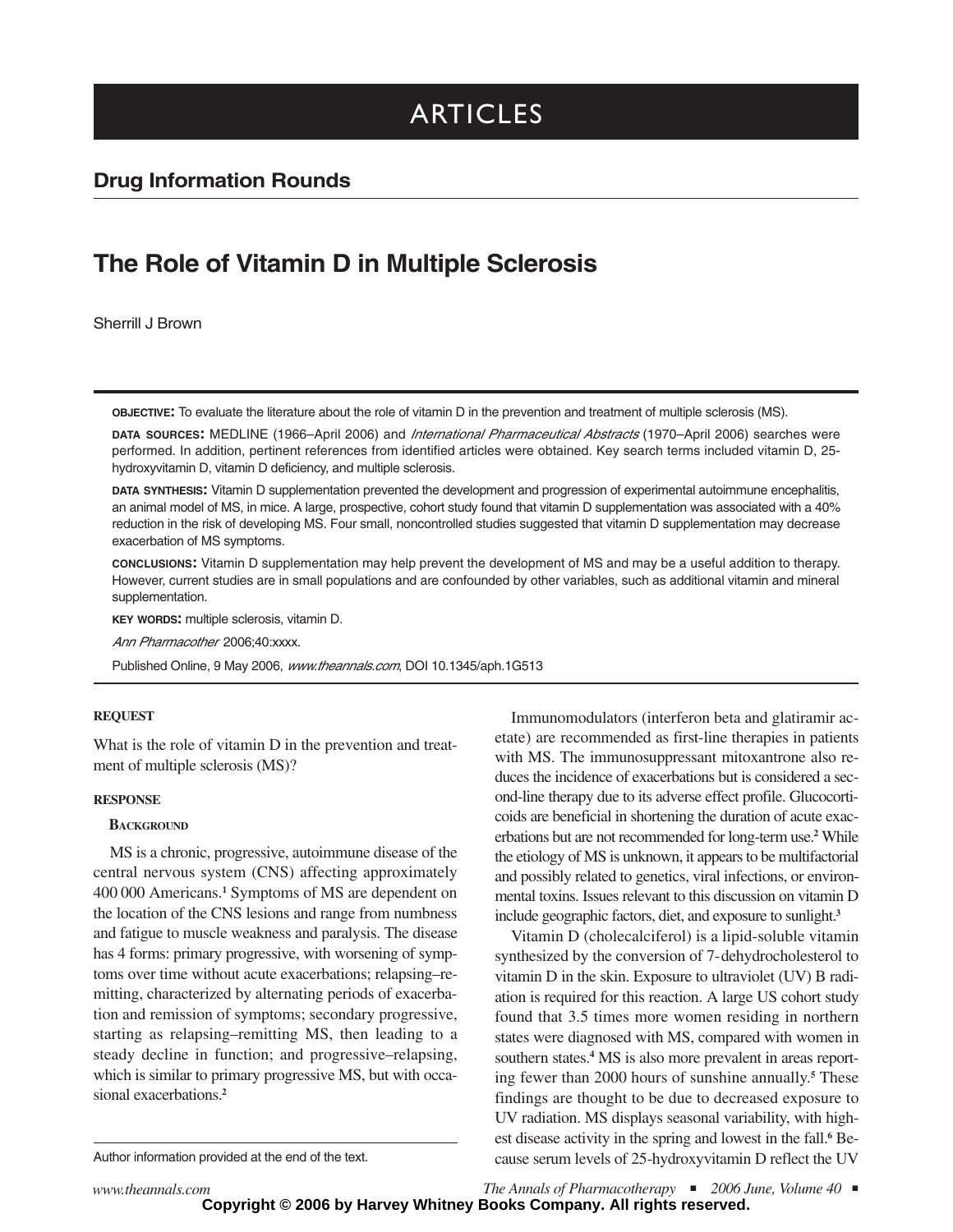#### *SJ Brown*

radiation exposure of the previous season, the increase in disease activity during the spring corresponds to the decrease in winter sunlight exposure.**<sup>7</sup>** A Finnish study found that, compared with patients without MS, patients with MS had lower serum vitamin D levels during the summer.**<sup>8</sup>** Therefore, it is possible that an association between MS and decreased vitamin D synthesis exists.

A link between dietary intake of vitamin D and the incidence of MS has also been suggested. Vitamin D can be obtained from diet sources such as fatty fish and fortified dairy products and cereal. The Atlantic coastal areas of Norway have a lower incidence of MS than the rest of Scandinavia, which is thought to be due to the high amount of vitamin D from fish in the local diet.**<sup>9</sup>**

Vitamin D, whether from diet or UV exposure, is inactive and may be stored in fat or converted by the liver to 25-hydroxyvitamin D. Serum levels of 25-hydroxyvitamin D are used to monitor vitamin D status. 25-Hydroxyvitamin D may be stored in the liver or further converted to the metabolically active form,  $1,25$ -dihydroxyvitamin  $D_3$  (calcitriol), by the kidneys.**<sup>10</sup>** Mice treated with dietary 1,25-dihydroxyvitamin D**<sup>3</sup>** prior to induction of experimental autoimmune encephalomyelitis (EAE), an animal model for MS, did not develop symptoms of EAE, compared with 100% incidence in the control group.**<sup>11</sup>** In mice with EAE, 1,25-dihydroxyvitamin D**<sup>3</sup>** injections followed by dietary supplementation halted disease progression. The effects of vitamin D were reversible, as evidenced by EAE progression after discontinuation of the supplement. These findings suggest that the active form of vitamin D may be effective in treating patients with MS.

Vitamin D receptors are found in most body cells including neurons, oligodendrocytes, and astrocytes in the CNS. Vitamin D has many functions including influencing the immune response through the production of cytokines.**<sup>10</sup>** Activation of vitamin D receptors decreases production of proinflammatory cytokines such as interleukin-2, interferongamma (INF-γ), and tumor necrosis factor-alfa. Production of antiinflammatory cytokines, such as interleukin-4 and transforming growth factor-β (TGF-β), is increased by vitamin D.**<sup>10</sup>** TGF-β1 was associated with symptom improvement in mice with EAE.**10,12** Vitamin D may be beneficial in patients with MS due to its suppressive effects on the immune system.

#### **VITAMIN D AND PREVENTION OF MULTIPLE SCLEROSIS**

As of April 2006, there have been no studies evaluating vitamin D for the prevention of MS; however, data from 2 large, prospective cohort studies suggest that vitamin D may be beneficial as a prophylactic treatment. Dietary information obtained from the Nurses Health Study (NHS) and Nurses Health Study II (NHS II) was used to evaluate the effect of vitamin D supplementation on the risk of developing MS.**<sup>13</sup>** Nurses aged 25–55 years living in the US supplied data biennially on demographics, lifestyle habits including diet, and health including diagnosis of new diseases.**<sup>14</sup>** The initial dietary questionnaires were conducted in 1980 for the NHS and in 1991 for the NHS II. Followup continued until the onset of MS symptoms, death, or completion of the study. The NHS ended in 1998, and the NHS II ended in 1999.**<sup>13</sup>**

Participants were questioned about use of vitamin D supplements, but not about the dose, which was assumed to be 400 IU (10 µg). Information was also collected on dietary sources of vitamin D, such as skim/low-fat milk and fish, and the use of multivitamins. Participants were grouped into 5 quintiles based on intake of vitamin D from diet and supplements at baseline. Only the 187 563 women with complete baseline food frequency questionnaires were included in the analysis. Of these women, 173 were diagnosed with MS after baseline.**<sup>13</sup>**

Women with the highest vitamin D intake were more likely to be using a multivitamin; therefore, vitamin D intake was associated with the intake of other vitamins. Subjects with the highest vitamin D intake were less likely to develop MS (RR 0.67; 95% CI 0.4 to 1.12; p value for  $trend = 0.03$ ). No association was found between dietary intake alone and the development of MS. Long-term use of a multivitamin ( $\geq$ 10 y) resulted in a 41% risk reduction compared with participants who had never used a multivitamin (95% CI 0.18 to 0.93). Controlling for age, smoking, and geographic latitude at birth did not affect these results. The authors concluded that women taking supplemental vitamin D had a 40% lower risk of developing MS than women not taking vitamin D.**<sup>13</sup>**

#### **VITAMIN D AND TREATMENT OF MULTIPLE SCLEROSIS**

The efficacy of vitamin D for treatment of MS has been examined in noncontrolled trials. The effect of calcium, magnesium, and vitamin D supplementation on relapse rate was evaluated in 16 patients with MS.**<sup>15</sup>** The patients were 22–37 years old and had experienced an exacerbation of MS symptoms within 24 months prior to the study. Participants received magnesium 10 mg/kg, calcium 16 mg/kg, and cod liver oil 20 g supplying 5000 IU of vitamin D per day. The primary endpoint of the trial was the actual number of exacerbations compared with the expected number.

Exacerbations were defined as a period of at least 24 hours in which the patient experienced a worsening of symptoms when he or she had been stable or improving during the previous month. Based on patient histories, the expected number of exacerbations was 25. When the spontaneous decline in exacerbations usually seen with MS was considered, the expected number was 22. Six patients did not complete the study, and 10 participated for 11–24 months. There was a significant reduction in the actual number of exacerbations compared with the expected number (9 vs 25; p < 0.005 and 9 vs 22; p < 0.01). When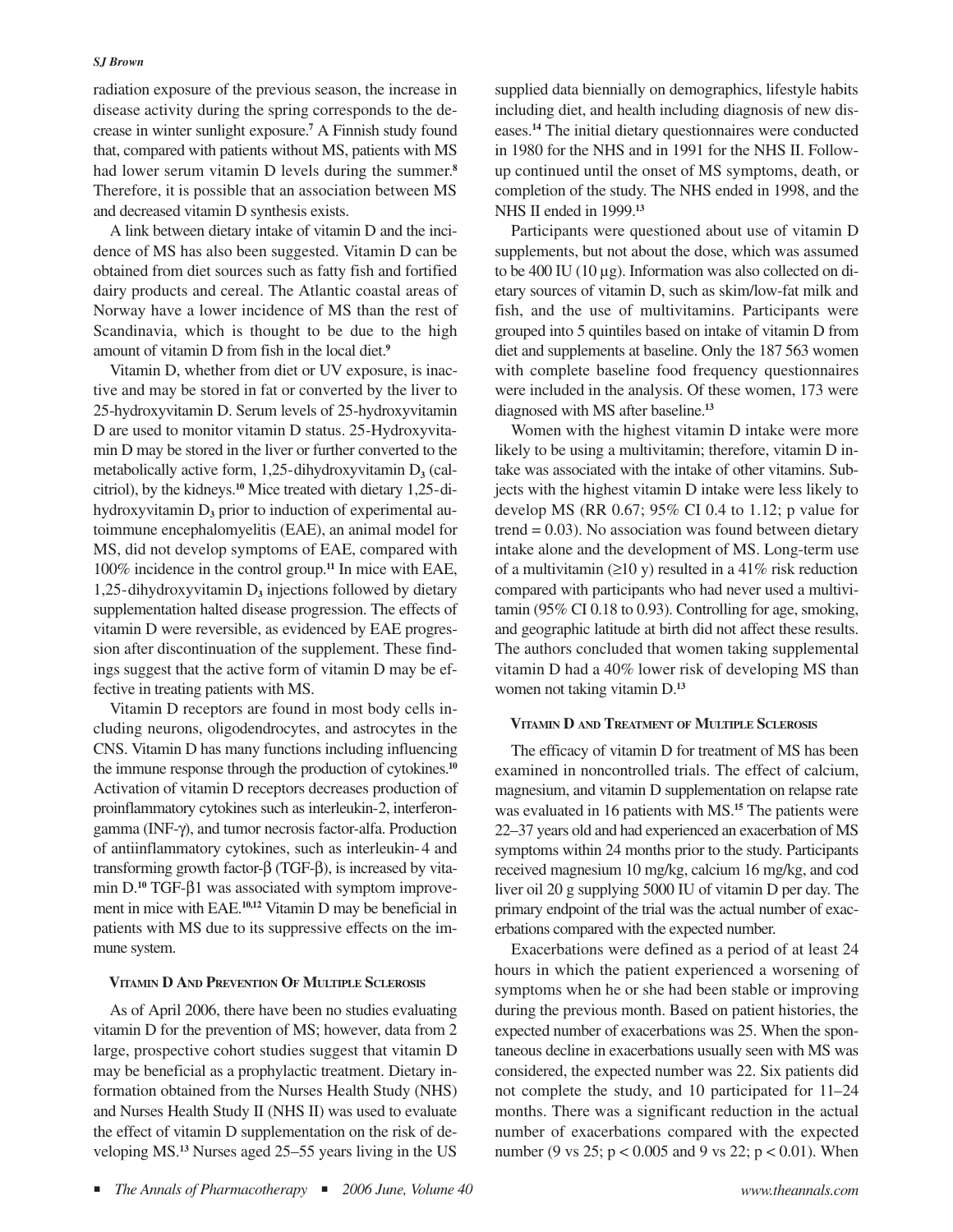data from the 6 subjects who discontinued the study were included, the actual number of exacerbations was 14 and the expected number was  $32 (p < 0.005)$ . The authors concluded that calcium, magnesium, and vitamin D supplementation reduced the number of exacerbations experienced by patients with MS.**<sup>15</sup>**

An open-label study evaluated 1,25-hydroxyvitamin D<sub>3</sub> (calcitriol) treatment in 15 patients with relapsing–remitting MS.**<sup>16</sup>** The patients were 22– 44 years old, had experienced at least one exacerbation during the year prior to beginning the study, and were not being treated for MS. Patients who were predisposed to hypercalcemia, had renal insufficiency, or used digitalis were excluded from the study. Oral calcitriol was started at 0.5 µg daily and increased by 0.5 µg/day every 2 weeks until the target dosage of 2.5 µg/day was reached. Dietary and supplemental calcium intake was restricted to 800 mg daily. Steroid treatment of exacerbations was allowed during the study. Two participants withdrew due to development of hypercalcemia. Five exacerbations were reported in 4 (27%) patients completing the 48 week study. Fourteen patients were followed after discontinuation of calcitriol for a mean of 10 months; 7 experienced 9 exacerbations during that period. The authors suggested that calcitriol therapy was unlikely to aggravate symptoms of MS.

An open-label trial of alfacalcidol (activated vitamin D) was conducted in 5 patients with MS.**<sup>17</sup>** The patients had relapsing–remitting MS, with a relatively low exacerbation rate, and received alfacalcidol 1.5 µg/day for 6 months. Three patients remained stable, 1 had improvement in neurologic status, and 1 developed an acute relapse. No adverse effects were reported with use of alfacalcidol.

A pilot study enrolled 11 patients with relapsing–remitting MS to determine the safety and efficacy of 19-nor-1,25-dihydroxyvitamin D**2**, a vitamin D analog.**<sup>18</sup>** Patients received 6 monthly magnetic resonance imaging (MRI) scans prior to starting treatment. After 19-nor-1,25-dihydroxyvitamin  $D_2$  was titrated to the maximally tolerated dose (average 4 µg), participants received an additional 6 monthly MRI scans. While no adverse effects were reported, no significant changes were seen in clinical symptoms or MRI lesions.

#### **DISCUSSION**

The etiology of MS is complex, but vitamin D appears to play a role. Studies on EAE in mice suggest that vitamin D may be useful in the prevention and treatment of MS. Data from the NHS and NHS II support the theory that vitamin D may prevent MS; however, most of the participants received vitamin D from a multivitamin supplement, and the other vitamins and minerals may provide additional benefit. In addition, some of the participants reported using calcium supplements that may have included vitamin D, leading to an underestimation of their vitamin D intake.

However, the study results were not altered by exclusion of these participants from statistical analysis.**<sup>13</sup>**

There is little evidence to support the effectiveness of vitamin D in the treatment of MS. The results of 2 noncontrolled studies suggest that vitamin D may be helpful, but the small patient populations and confounding variables limit the usefulness of the data. Vitamin D was coadministered with calcium and magnesium in one trial, preventing determination of its actual effectiveness.**<sup>15</sup>** In addition, the source of vitamin D used in that study, cod liver oil, also contains fatty acids, which may have contributed to the positive results. The second study used the activated form 1,25-hydroxyvitamin  $D_3$  but was too small to make a definitive conclusion about the vitamin's efficacy.

19-Nor-1,25-dihydroxyvitamin D**<sup>2</sup>** was not effective in reducing relapse rates. Alfacalcidol shows potential for treatment of MS, but it is not available in the US. Larger studies conducted for a longer duration of time are needed to determine whether the drug is truly efficacious.

#### **SUMMARY**

Based on the geographic pattern and seasonal variation seen with MS, vitamin D supplementation and adequate exposure to sunlight should be recommended for healthy patients. Before vitamin D supplementation can be routinely recommended for either prevention or treatment of MS, the specific product, its effectiveness, and the optimal dose need to be determined in randomized, controlled studies with large sample sizes.

**Sherrill J Brown** DVM PharmD, Director, Drug Information Service, Skaggs School of Pharmacy, College of Health Professions and Biomedical Sciences, The University of Montana, 32 Campus Dr. Skaggs, Bldg 217, Missoula, MT 59812-1522, fax 406/243-4353, sherrill.brown@umontana.edu **Reprints:** Dr. Brown

#### **REFERENCES**

- 1. National Multiple Sclerosis Society. Just the facts: 2005–2006. www. nationalmssociety.org/Brochures-Just%20the.asp (accessed 2005 Jul 26).
- 2. Goodin DS, Frohman EM, Garmany GP Jr, et al. Disease modifying therapies in multiple sclerosis: report of the Therapeutics and Technology Assessment Subcommittee of the American Academy of Neurology and the MS Council for Clinical Practice Guidelines. Neurology 2002; 58:169-78.
- 3. Kidd PM. Multiple sclerosis, an autoimmune inflammatory disease: prospects for its integrative management. Altern Med Rev 2001;6:540-66.
- 4. Hernán MA, Olek MJ, Ascherio A. Geographic variation of MS incidence in two prospective studies of US women. Neurology 1999;53:1711-8.
- 5. Leibowitz U, Sharon D, Alter M. Geographical considerations in multiple sclerosis. Brain 1967;90:871-86.
- 6. Auer DP, Schumann EM, Kümpfel T, Gössl C, Trenkwalder C. Seasonal fluctuations of gadolinium-enhancing magnetic resonance imaging lesions in multiple sclerosis (letter). Ann Neurol 2000;47:276-7.
- 7. Saraiva GL, Cendoroglo MS, Ramos LR, et al. Influence of ultraviolet radiation on the production of 25 hydroxyvitamin D in the elderly population in the city of Saõ Paulo (23**˚** 34'S), Brazil. Osteoporos Int 2005;16: 1649-54. Epub 10 June 2005. DOI 10.1007/s00198-005-1895-3
- 8. Soilu-Hänninen M, Airas L, Mononen I, Heikkilä A, Viljanen M, Hänninen A. 25-Hydroxyvitamin D levels in serum at the onset of multiple sclerosis. Multiple Sclerosis 2005;11:266-71. DOI 10.1191/1352458505ms1157oa